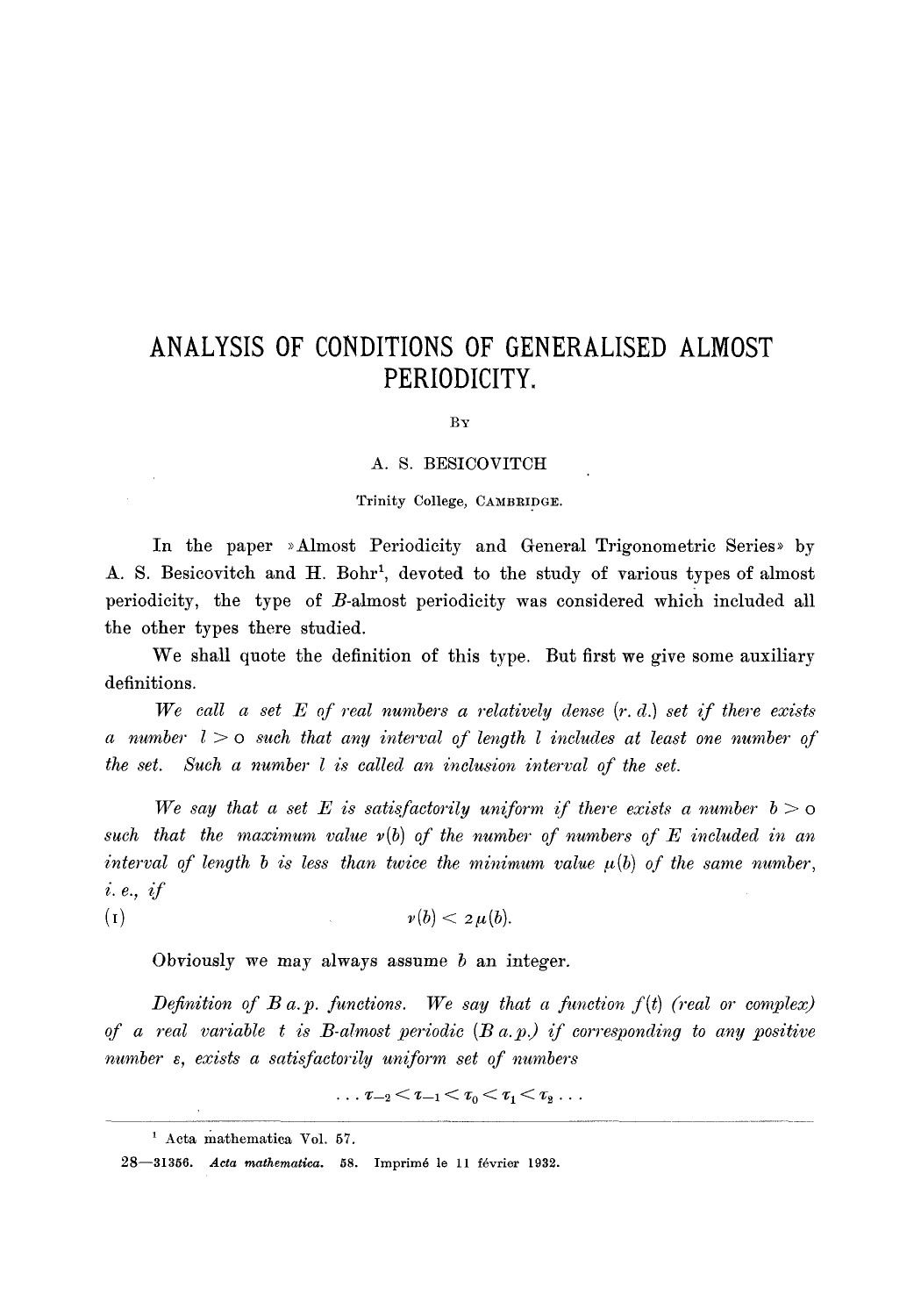218 A. S. Besicovitch.

*such that* 

$$
(2) \hspace{1cm} \overline{M}_x \,\overline{M}_i \bigg\{ \frac{1}{c} \int\limits_x^{x+c} \big| f(t+\tau_i) - f(t) \big| \, dt \bigg\} < \varepsilon \quad \text{for all} \ \ c > 0
$$

*and* 

$$
(3) \t\t \overline{M}_x\{|f(x+\tau_i)-f(x)|\}<\varepsilon \quad \text{for all } i
$$

 $(M_i, M_i, M_x, M_x)$  denote respectively the mean value or the upper mean value with respect to all integral values of  $i$ , or all real values of  $x$ .)

Denote by A the class of all exponential polynomials  $s(x) = \sum a e^{i\lambda x}$ , where all a are arbitrary real or complex numbers, and all  $\lambda$  arbitrary real numbers. We say that a function  $f(x)$  is a B-limit function of the class A, if given any  $\varepsilon > 0$  there exists a function  $s(x)$  such that

$$
\overline{M}_x\{\|f(x)-s(x)\|\}<\varepsilon.
$$

The class of all B-limit functions of the class A is called the B-closure of the class A and is denoted  $C_B(A)$ . The main result of the quoted paper, concerning *B a.p.* functions is that the class of *B a.p.* functions is identical with  $C_B(A)$ . It was considered there whether the conditions  $(z)$  could be replaced by the following simpler one:

$$
(4) \qquad \qquad \overline{M}_x \, \overline{M}_i \, \{ \, |f(x + \tau_i) - f(x)| \, \} < \varepsilon
$$

But it was proved that the new type of almost periodic functions defined in this way *(Ba.p.* functions) is different from the type of *B a.p.* functions. In fact the class of all *B a.p.* functions includes the class of *B a.p.* functions and is wider than the latter.

We shall now introduce a new definition:

*Definition of*  $B^*$  *a.p. functions.* We say that an integrable  $(L)$  function  $f(t)$ *(real or complex) of a real variable t is B\*-almost periodic (B\* a.p.) if corresponding to any positive a there exists a satisfactorily uniform set of numbers* 

$$
\ldots \tau_{-2}<\tau_{-1}<\tau_{0}=\text{0}<\tau_{1}<\tau_{2}\ldots
$$

*such that* 

(5) 
$$
\overline{M}_x \overline{M}_i \int_x^{x+1} |f(t + \tau_i) - f(t)| dt < \varepsilon.
$$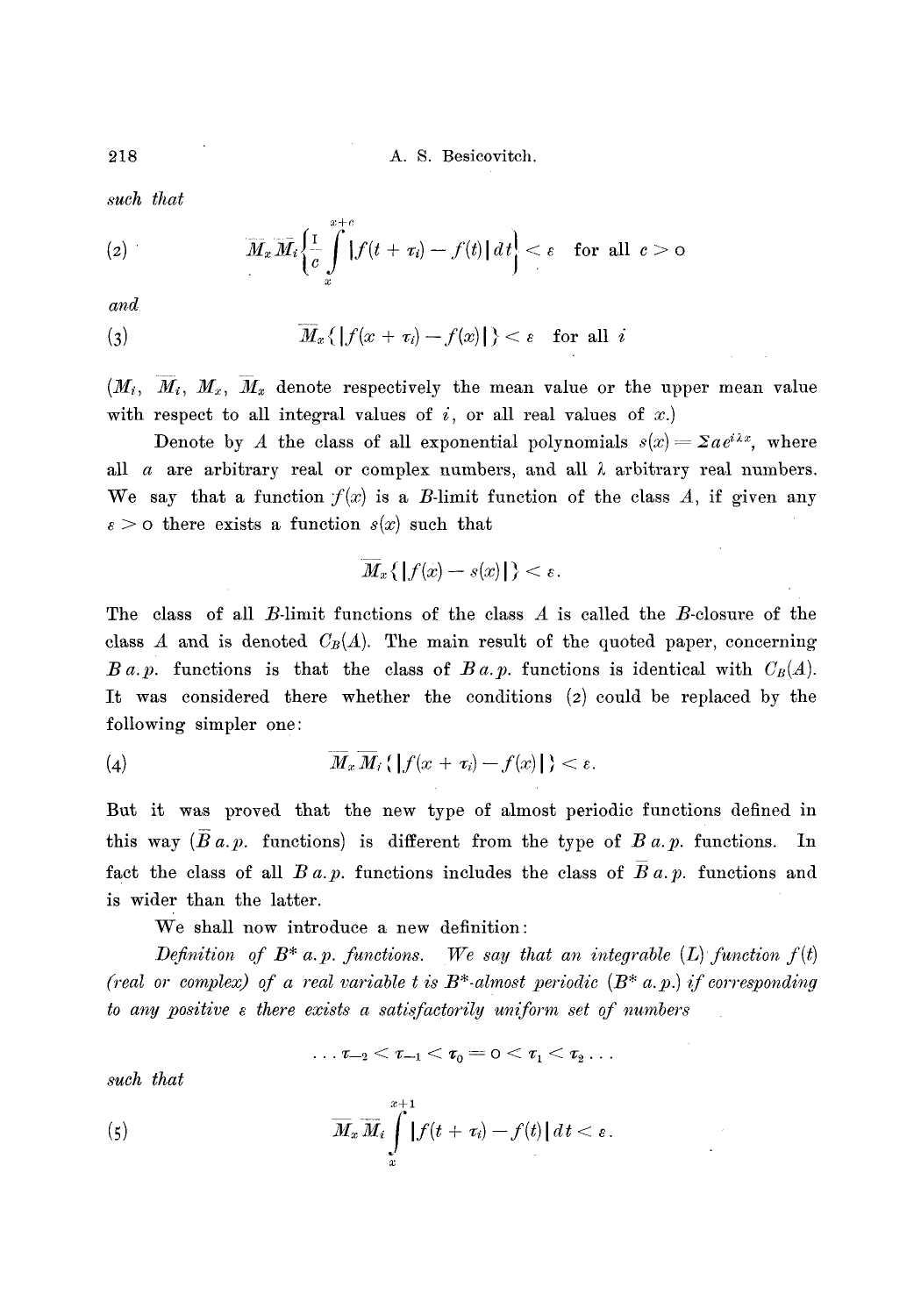Thus the condition (2) is replaced by its particular case when  $c = 1$ , and the condition (3) is dropped. Nevertheless it will be shown that the type of  $B^*$ -almost periodicity is identical with that of  $B$ -almost periodicity. Thus the definition of  $B^*$ -almost periodicity does not introduce a new type of almost periodicity, but gives a new and simplified definition of *B a.p.* functions.

In connection with the quoted result on the type of  $\overline{B}a$ ,  $p$ , functions, in whose definition  $\rightarrow$  the smoothing integration $\rightarrow$  of (2) is completely eliminated, it may be said that the new definition of  $B a.p$  functions reaches the extreme bound of a possible simplification.

*Obviously any B a.p. function is a B\* a.p. function. In order to prove the converse we shall prove that any B<sup>\*</sup> a.p. function belongs to*  $C_B(A)$ *.* 

We shall first prove a number of lemmas.

Lemma 1. For any satisfactorily uniform set

$$
\ldots \tau_{-2}<\tau_{-1}<\tau_{0}=\textsf{0}<\tau_{1}<\tau_{2}\ldots
$$

and for any non negative function  $\Phi(x)$  we have

(6) 
$$
\frac{1}{4} \overline{M}_x \{\mathbf{\Phi}(x)\} \leq \overline{M}_i \frac{1}{b} \int_0^b \mathbf{\Phi}(x+\tau_i) dx < 4 \overline{M}_x \{\mathbf{\Phi}(x)\}
$$

*where* 

$$
v(b) < 2\,\mu(b).
$$

*Proof.* Denoting

$$
A(j_0) = \frac{1}{2j_0 + 1} \sum_{i = -j_0}^{i = +j_0} \frac{1}{c} \int_0^c \boldsymbol{\Phi}(x + \tau_i) dx
$$

we have

(7) 
$$
A(j_0) = \frac{1}{(2j_0 + 1)c} \int_{\tau_{-j_0}}^{\tau_{j_0} + c} \lambda(x) \Phi(x) dx
$$

where  $\lambda(x)$  denotes the number of intervals  $(r_i, r_i+c)$   $(-j_0 \le i \le +j_0)$  including the point  $x$ . We have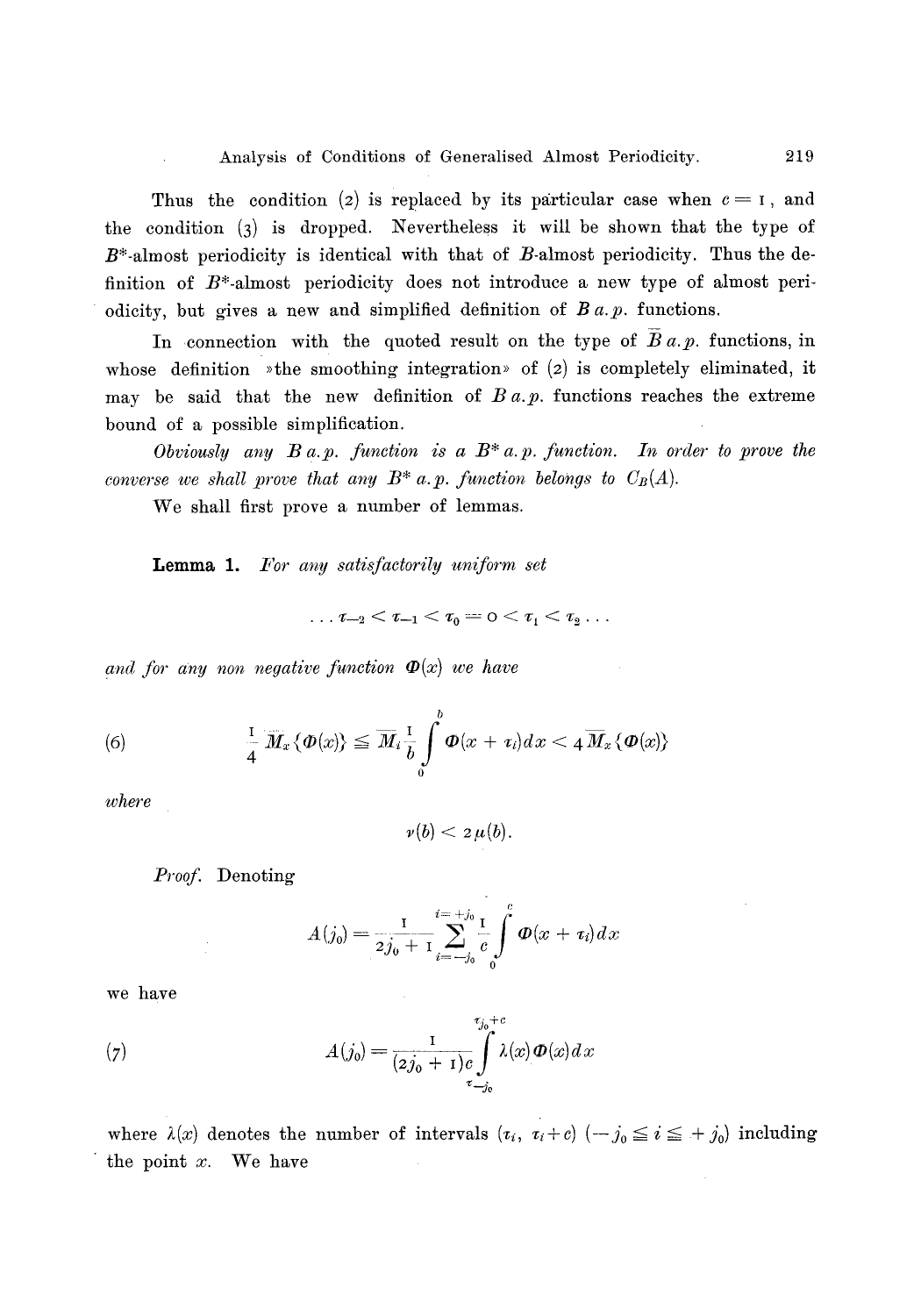220 A. S. Besieovitch.

 $\alpha < \lambda(x) \leq \nu(c)$  in the intervals  $(\tau_{-i_0}, \tau_{-i_0} + c)$  and  $(\tau_{i_0}, \tau_{i_0} + c)$  $\mu(c) \leq \lambda(x) \leq \nu(c)$  in the interval  $(\tau_{-j_0} + c, \tau_{j_0})$ 

so that we conclude from  $(7)$ 

(8) 
$$
\frac{\mu(c)}{(2j_0+1)c} \int_{\tau_{-j_0}+c}^{\tau_{j_0}} \Phi(x) dx \leq A(j_0) \leq \frac{\nu(c)}{(2j_0+1)c} \int_{\tau_{-j_0}+c}^{\tau_{j_0}+c} \Phi(x) dx.
$$

We shall consider (8) for large values of  $j_0$ . Denote

(9)  
\n
$$
\min (-\tau_{-j_0} - c, \tau_{j_0}) = T_1,
$$
\n
$$
\max (\tau_{j_0} + c, -\tau_{-j_0}) = T_2.
$$

We conclude from the satisfactory uniformity of the set of  $\tau_i$  that for large values of  $j_0$ 

$$
\frac{1}{2}<\frac{-\;\tau_{\to j_0}}{\tau_{j_0}}<\,2
$$

whence by the definition of numbers  $T_1$ ,  $T_2$  we have also for large values of  $j_0$ ,

(10) 
$$
\frac{1}{2} < \frac{T_1}{T_2} < 2.
$$

Observe now that

$$
(11) \qquad \qquad \overline{\lim_{j_0 \to \infty}} \frac{1}{2} \prod_{T_1}^{T_1} \Phi(x) dx = \overline{\lim_{j_0 \to \infty}} \frac{1}{2} \prod_{T_2}^{T_2} \Phi(x) dx = \overline{M} \{ \Phi(x) \}.
$$

 $By (8), (9)$ 

(12) 
$$
\frac{\mu(c) \, 2 \, T_1}{c(2 \, j_0 + 1)} \frac{1}{2 \, T_1} \int_{-T_1}^{T_1} \Phi(x) \, dx \leq A(j_0) \leq \frac{\nu(c) \, 2 \, T_2}{c(2 \, j_0 + 1)} \frac{1}{2 \, T_2} \int_{-T_2}^{T_2} \Phi(x) \, dx.
$$

Denoting by [a] the largest integer  $\le a$  we write

(13) 
$$
\frac{\mu(c) \, 2 \, T_1}{c} > \frac{1}{2} \frac{T_1}{T_2} \frac{\nu(c) \, 2 \, T_2}{c} \geq \frac{1}{2} \frac{T_1}{T_2} \nu(c) \left[ \frac{2 \, T_2}{c} \right]
$$

 $By (9)$ 

(14) 
$$
2 T_2 \geqq \tau_{j_0} - \tau_{-j_0} + c
$$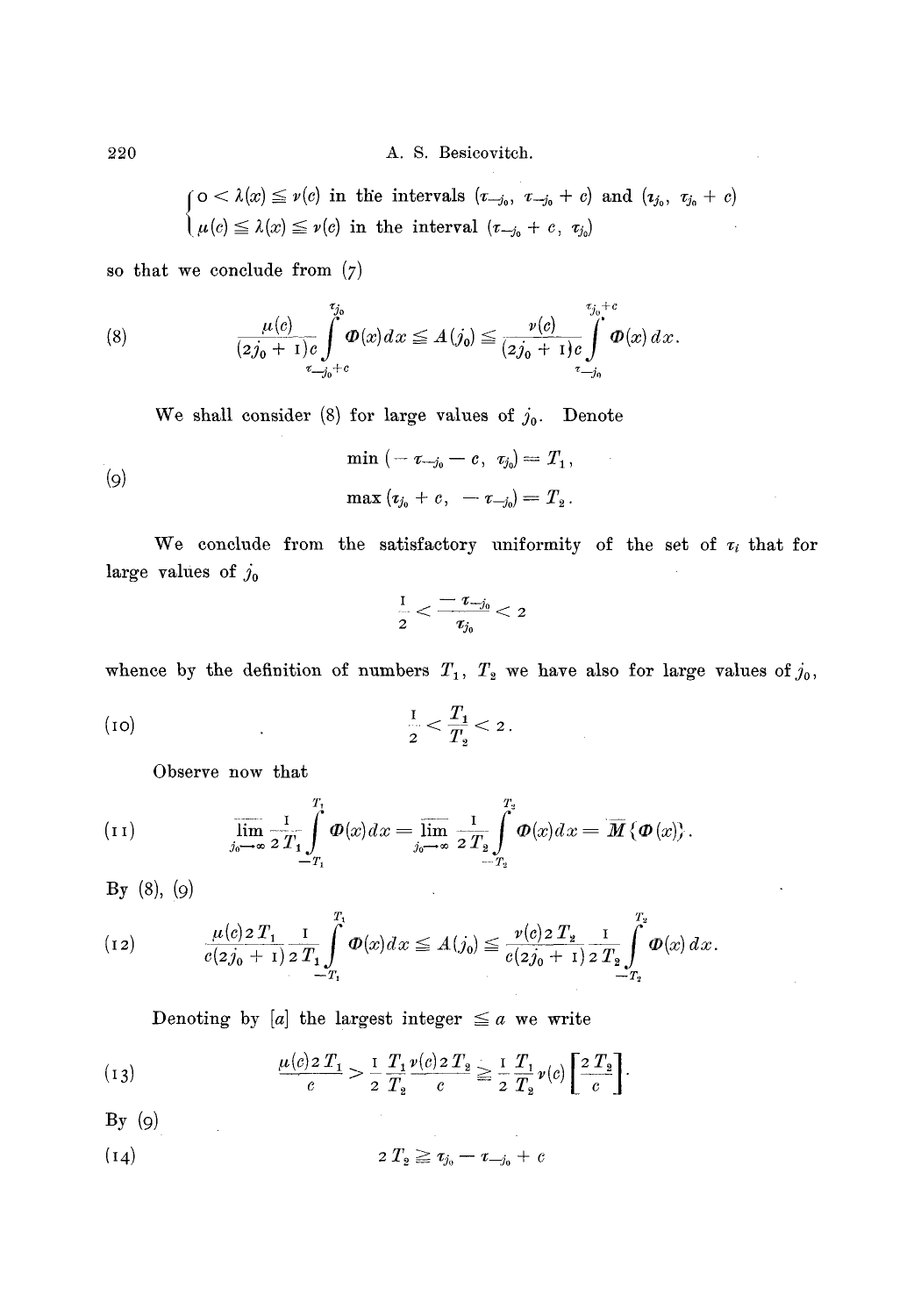whence

(15) 
$$
\frac{\mu(c) \, 2 \, T_1}{c} > \frac{1}{2} \, \frac{T_1}{T_2} \, \nu(c) \left[ \frac{\tau_{j_0} - \tau_{-j_0} + c}{c} \right].
$$

From the definition of  $v(c)$  we conclude that  $v(c)$   $\left[\frac{v_j_0 - z_{j_0} + c}{z}\right]$  is greater  $\begin{array}{ccc} & c & \end{array}$ than or equal to the number of  $\tau_i$  in any interval of length  $\tau_{j_0} - \tau_{-j_0}$  and consequently in the interval  $(x_{-j_0}, x_{j_0})$ , i.e.

(16) 
$$
\nu(c)\left[\frac{\tau_{j_0}-\tau_{-j_0}+c}{c}\right] \geq 2j_0+1
$$

whence by  $(15)$ 

(17) 
$$
\frac{\mu(c) \, 2 \, T_1}{c} > \frac{1}{2} \frac{T_1}{T_2} (2j_0 + 1).
$$

Similarly we write

(18) 
$$
\frac{\nu(c)\,2\,T_2}{c} < \frac{2\,\mu(c)\,2\,T_1\,T_2}{c}.
$$

 $By (9)$ 

$$
2\,T_1\leqq \tau_{j_0}-\tau_{-j_0}-c
$$

whence

$$
\frac{\nu(c)\,2\;T_{_2}}{c}<\frac{2\,\mu(c)(\tau_{j_0}-\tau_{-j_0}-c)}{c}\frac{T_{_2}}{T_{_1}}<\,2\,\mu\,(c)\left[\frac{\tau_{j_0}-\tau_{-j_0}}{c}\right]\frac{T_{_2}}{T_{_1}}.
$$

Observing, as in (I6),

$$
\mu(c)\left[\frac{\tau_{j_0}-\tau_{-j_0}}{c}\right]\leq 2j_0+1
$$

we conclude

 $\sim$ 

(19) 
$$
\frac{v(c) \, 2 \, T_2}{c} < 2(2j_0 + 1) \frac{T_2}{T_1}.
$$

By  $(12)$ ,  $(17)$ ,  $(19)$ 

$$
\frac{1}{2}\frac{T_1}{T_2}\frac{1}{2}\frac{T_1}{T_1}\int\limits_{-T_1}^{T_2}\Phi(x)dx < A(j_0) < 2\frac{T_2}{T_1}\frac{1}{2}\frac{T_2}{T_2}\int\limits_{-T_2}^{T_2}\Phi(x)dx
$$

 $\sim 10^{11}$  m  $^{-1}$ 

whence by (10) we have for large values of  $j_0$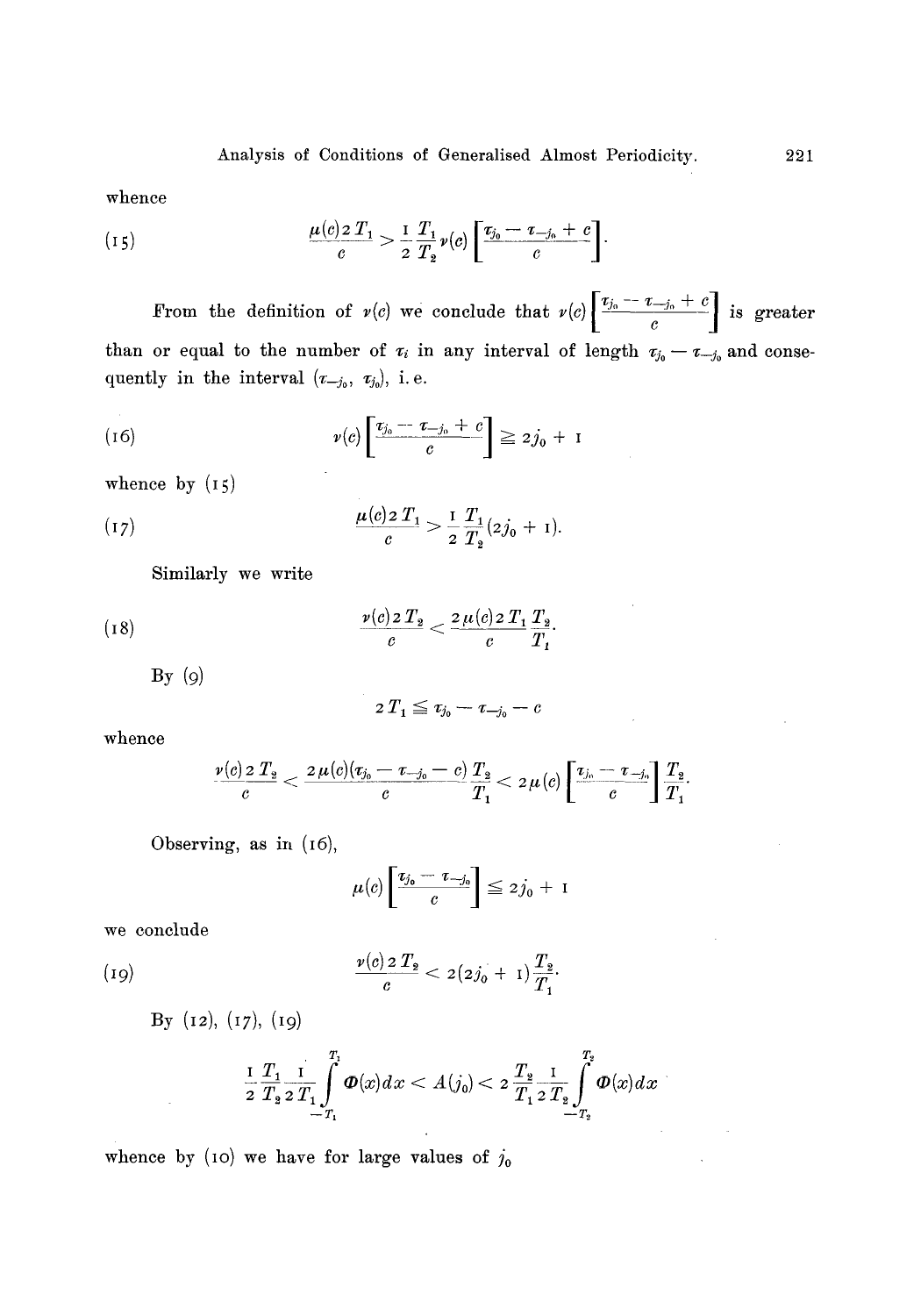222 A. S. Besicovitch.

(20) 
$$
\frac{1}{4} \frac{1}{2} \frac{T_1}{T_1} \int_{-T_1}^{+T_1} \Phi(x) dx < A(j_0) < 4 \frac{1}{2} \frac{T_2}{T_2} \int_{-T_2}^{+T_2} \Phi(x) dx
$$

Taking the upper limit of all terms of this inequality, as  $j_0 \rightarrow \infty$ , we conclude on account of  $(I)$ 

$$
\frac{1}{4}\overline{M}_x\{\boldsymbol{\Phi}(x)\}\leq \overline{M}_i\frac{1}{c}\int\limits_0^c\boldsymbol{\Phi}(x+\tau_i)dx\leq 4\overline{M}_x\{\boldsymbol{\Phi}(x)\}
$$

which proves the lemma.

*Remark.* Obviously the lemma holds also when  $\tau_0$  is different from zero.

**Lemma 2.** If  $f(t)$  is a  $B^*$  a.p. function then for any  $\varepsilon > 0$  the set of all *the values of*  $\tau$  *satisfying the inequality* 

$$
(21) \t\t \overline{M}_t \{ |f(t+\tau)-f(t)| \} < \epsilon
$$

*is relatively dense.* 

*Proof.* form set The function  $f(t)$  being  $B^* a.p.$  there exists a satisfactorily uni-

$$
\dots \tau_{-2} < \tau_{-1} < \tau_{0} = \text{0} < \tau_{1} < \tau_{2} \dots
$$

such that

(22) 
$$
\overline{M}_x \overline{M}_t \int_x^{x+1} |f(t + \tau_i) - f(t)| dt < \frac{\varepsilon}{584},
$$

from which we immediately conclude that

(23) 
$$
\overline{M}_x \overline{M}_i \frac{1}{c} \int\limits_x^{x+c} |f(t + \tau_i) - f(t)| dt < \frac{\varepsilon}{584}
$$

for any integer  $c > 0$ .

On account of the satisfactory uniformity of the set of  $\tau_i$ 's we can choose an integer c such that

 $\mathcal{L}_{\mathcal{A}}$ 

$$
v(c) < 2\,\mu(c).
$$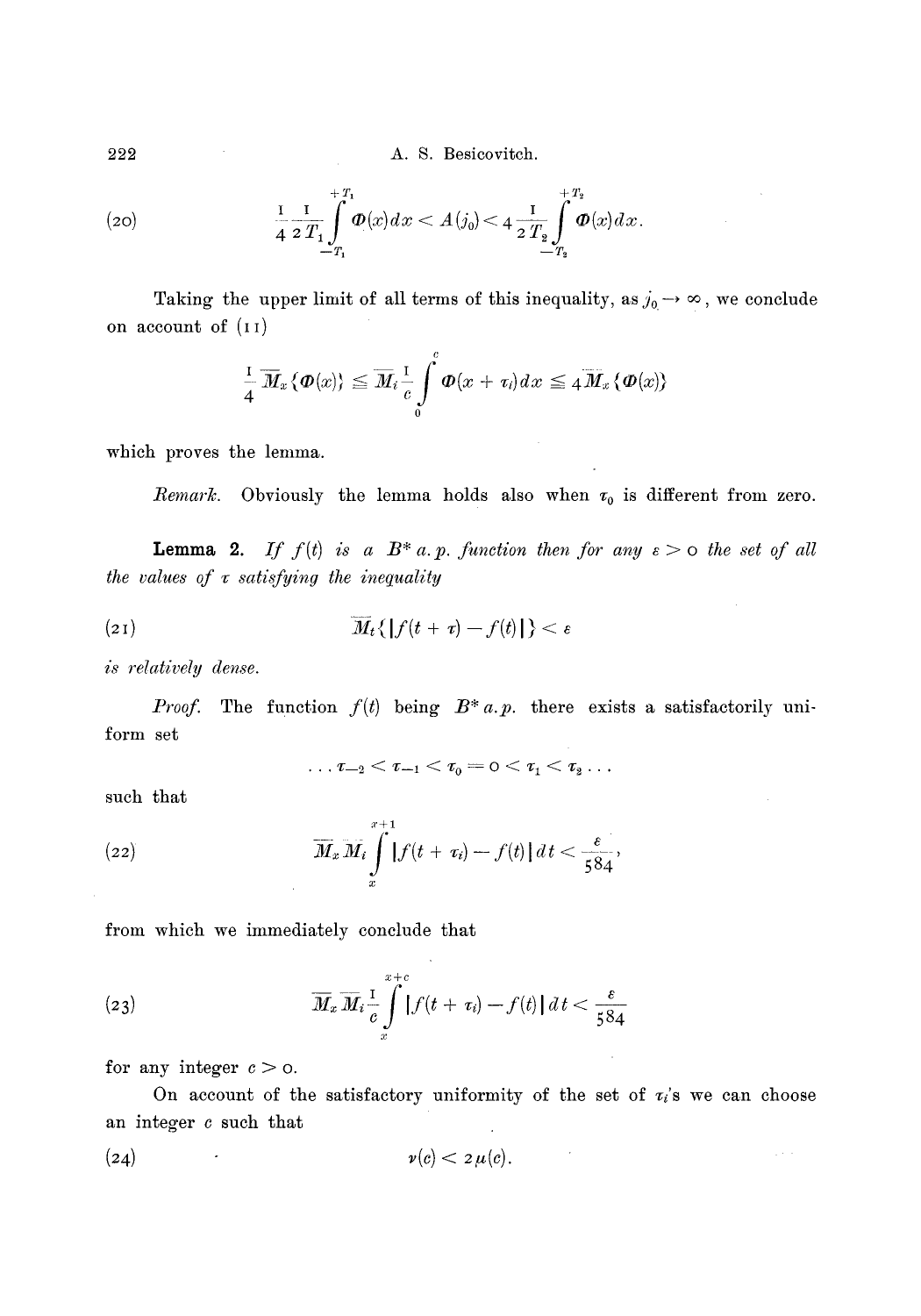From (23) it follows that the inequality

$$
M_{i}\frac{1}{c}\int\limits_{x_{0}}^{x_{0}+c}\left|f(t+\tau_{i})-f(t)\right|dt<\frac{\varepsilon}{584}
$$

is satisfied for some real values of  $x_0$ . Assume that  $x_0 = o$  (for we can always come to this case by the change of variable  $t = x_0 + t'$  so that

(25) 
$$
M_{i}\frac{1}{c}\int_{0}^{c} |f(t+\tau_{i})-f(t)| dt < \frac{\varepsilon}{584}.
$$

We shall now prove another inequality which together with the above inequality will lead to the proof of the lemma.

We have by Lemma I

$$
M_{j} \frac{1}{e} \int_{t-\epsilon/2}^{\epsilon/2} \left\{ M_{i} \frac{1}{e} \int_{x}^{x+\epsilon} |f(t+\tau_{i}) - f(t)| dt \right\} dx
$$
  
(26)  

$$
\leq 4 M_{\epsilon} M_{i} \frac{1}{e} \int_{x}^{x+\epsilon} |f(t+\tau_{i}) - f(t)| dt < \frac{4\epsilon}{584}.
$$

Hence by Fatou's theorem

(27) 
$$
M_j \overline{M}_i \frac{1}{c} \int_{\tau_j - c/2}^{\tau_j + c/2} \left\{ \frac{1}{c} \int_{x}^{\tau} |f(t + \tau_i) - f(t)| dt \right\} dx < \frac{4\epsilon}{584}.
$$

Observing now

(28) 
$$
\int_{\tau_j - c/2}^{\tau_j + c/2} \int_x^{\tau_j + c/2} f(t + \tau_i) - f(t) \, dt \, dt \, dt
$$
\n
$$
= \int_{\tau_j - c/2}^{\tau_j + 3c/2} \int_{x_1(t)}^{x_2(t)} \left[ \int_{\tau_j - c/2}^{\tau_j + c/2} f(t + \tau_i) - f(t) \, dt \right] dt
$$

$$
\geq \frac{c}{2}\int\limits_{\tau_j}^{\tau_j+\epsilon} \left|f(t+\tau_i)-f(t)\right|dt
$$

 $\ddot{\phantom{1}}$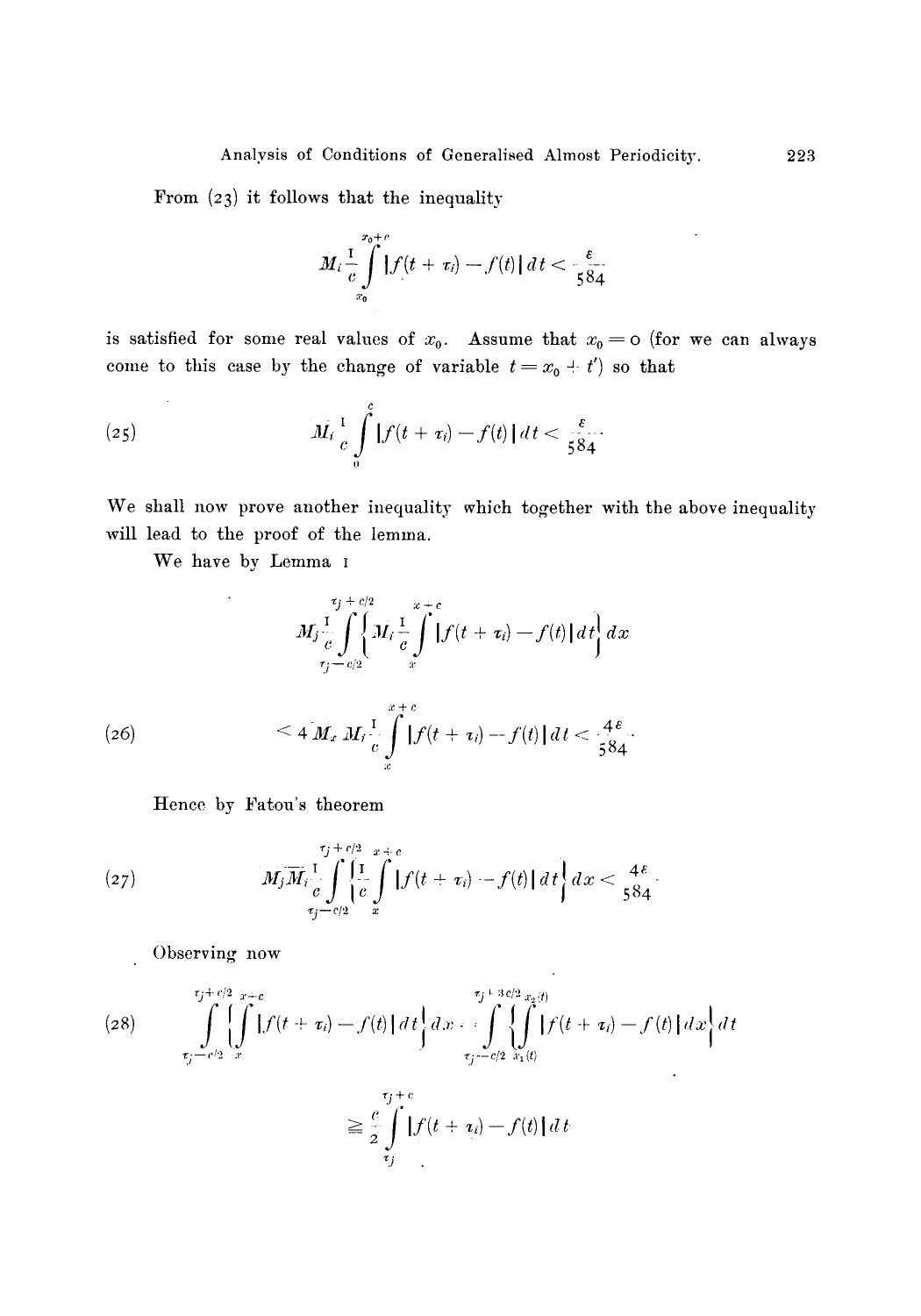224 A.S. Besicovitch.

we obtain

$$
M_j M_i \frac{1}{c} \int\limits_{\tau_j}^{\tau_j+c} |f(t+\tau_i)-f(t)| \ dt < \frac{8\,\varepsilon}{584}
$$

or

(29) 
$$
\overline{M}_j \overline{M}_i \frac{1}{c} \int_0^c |f(t + \tau_j + \tau_i) - f(t + \tau_j)| dt < \frac{8\epsilon}{584}.
$$

From (25) and (29) we conclude that there exists an integer  $I_0>0$  such that for all  $I \geq I_0$ 

(30) 
$$
\frac{1}{2 I + 1} \sum_{-I \leq k \leq +I} \frac{1}{c} \int_{0}^{c} |f(t + \tau_k) - f(t)| dt < \frac{\varepsilon}{584}
$$

$$
(31) \qquad \qquad \frac{1}{2\,I+1}\sum_{-I\leq k\,\leq\,+I}\overline{M}_{i}\frac{1}{c}\int\limits_{0}^{c}\left|f(t+\tau_{k}+\tau_{i})-f(t+\tau_{k})\right|dt<\frac{8\,\varepsilon}{584}.
$$

It follows from (30) that the number of values of  $k$  in the interval  $(-1, +1)$  satisfying the inequality

(32) 
$$
\frac{1}{c} \int_{0}^{c} |f(t + \tau_{k}) - f(t)| dt > \frac{36 \epsilon}{584}
$$

is less than  $\frac{2I+I}{36}$ 

Similarly the number of values of  $k$  in the same interval satisfying the inequality

(33) 
$$
M_i \frac{1}{c} \int_{0}^{c} |f(t + \tau_k + \tau_i) - f(t + \tau_k)| dt > \frac{36 \epsilon}{584}
$$

 $\Box$ 

is less than  $\frac{3(22-1)}{36}$  and consequently the number of values of k for which one of the inequalities (32), (33) is satisfied is less than  $\frac{1}{4}(2I+1)$ .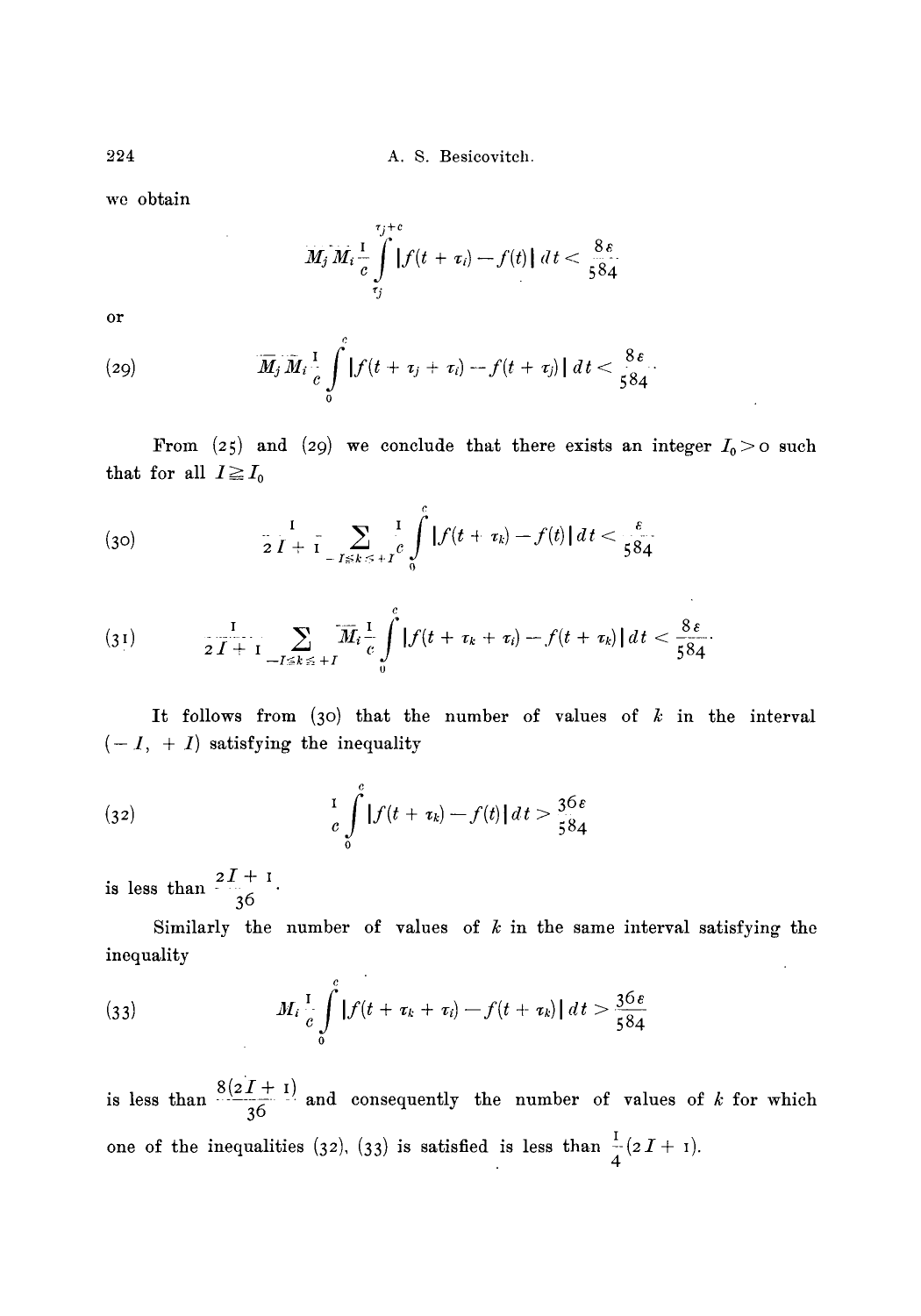Thus the number  $n$  of values of  $k$  for which the inequalities

(34) 
$$
\int_{0}^{1} \int_{0}^{c} |f(t + \tau_{k}) - f(t)| dt \leq \frac{36 \varepsilon}{584}
$$

(35) 
$$
M_t \frac{1}{c} \int_{0}^{c} |f(t + \tau_k + \tau_i) - f(t + \tau_k)| dt \leq \frac{36 \varepsilon}{584}
$$

are satisfied simultaneously, is greater than  $\frac{3}{2}(2I+1)$ , i.e. 4

(36) 
$$
n > \frac{3}{4}(2I + 1).
$$

For any such value of k we have on account of  $(25)$ 

(37) 
$$
\overline{M}_i \frac{1}{c} \int_0^c \left| f(t + \tau_k + \tau_i) - f(t + \tau_i) \right| dt < \frac{73}{584}
$$

and thus by Lemma I

$$
M_t\left\{\left|f(t+\tau_k)-f(t)\right|\right\}<\frac{292\,\varepsilon}{584}=\frac{\varepsilon}{2}.
$$

Let k', k'' be two values of k satisfying  $(34)$ ,  $(35)$ . Writing the above inequality for each of them we deduce

(38) 
$$
M_t \{ |f(t + \tau_{k'} - \tau_{k'}) - f(t)| \} < \epsilon.
$$

The lemma will be proved if we prove that the set of all numbers  $\tau_{k'} - \tau_{k''}$ is relatively dense. We shall indeed prove that every interval of length  $e$  $(r - c/2, r + c/2)$  contains at least one of the numbers  $\tau_{k'} - \tau_{k''}$ . Assume the contrary. Let

$$
k_1 < k_2 < \cdots < k_n
$$

be those integers of  $(-1, +1)$  which satisfy  $(34)$ ,  $(35)$ .

If there are intervals of length greater than  $l$  between consecutive numbers of the set

$$
(\textbf{39}) \quad \tau_{k_1}, \quad \tau_{k_2}, \ldots, \quad \tau_{k_n}
$$

29 - 31356. Acta mathematica. 58. Imprimé le 11 février 1932.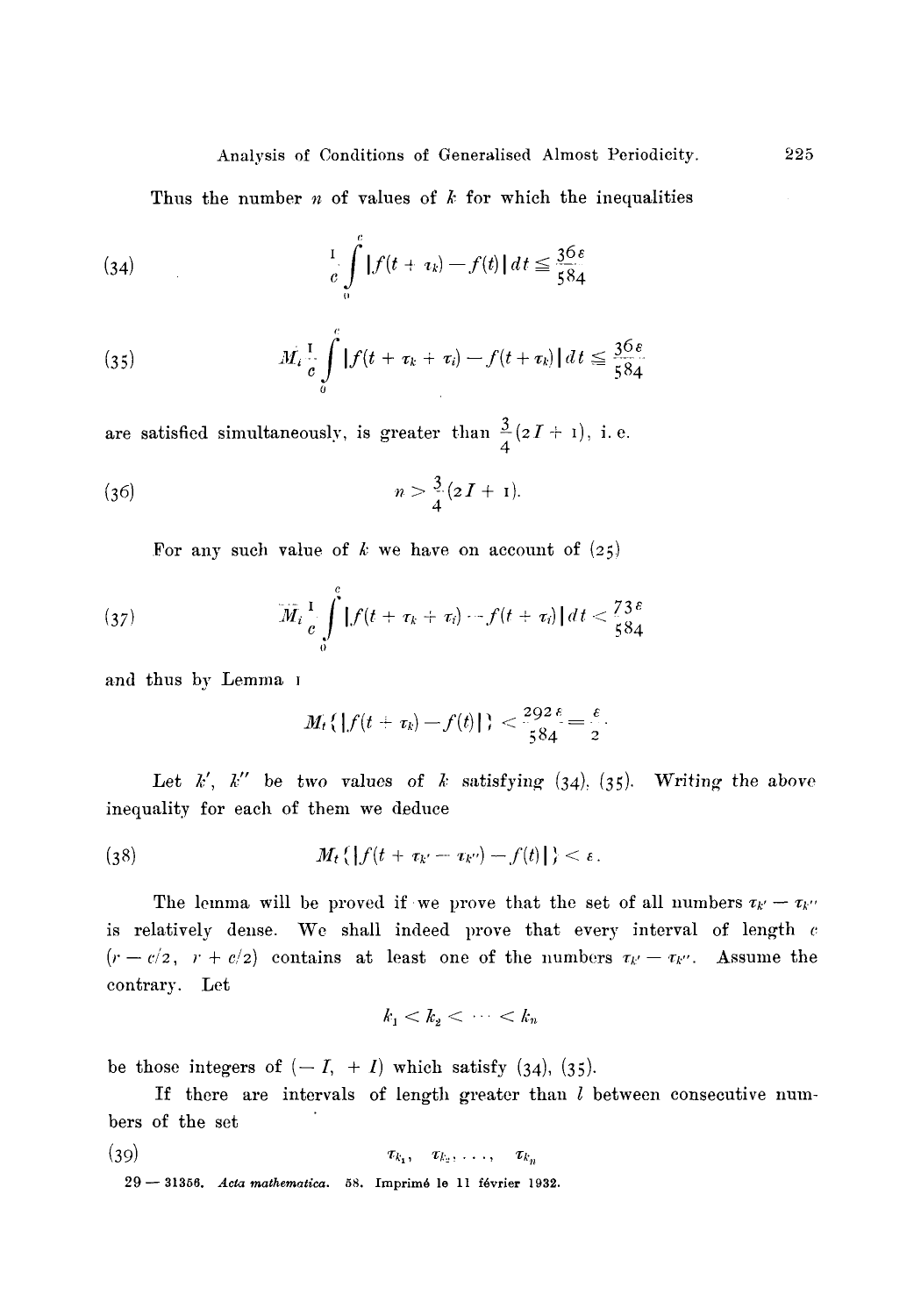then we divide it (the set) by these intervals into groups of consecutive terms distant from one another not more than *l*. If there is no interval of length greater than l, then we consider the whole set (39) as one group.

To each group

 $\tau_{k_p}, \quad \tau_{k_{p+1}}, \quad \ldots, \quad \tau_{k_q}$ 

corresponds the interval  $(\tau_{k_p} + r - c/2, \tau_{k_q} + r + c/2)$  which does not contain any  $\tau_k$  satisfying (34), (35).

The number of all the  $\tau_i$  in this interval is greater than or equal to

$$
\mu(c)\left[\frac{\tau_{k_q}-\tau_{k_p}+c}{c}\right] > \frac{1}{2}\,\nu(c)\left[\frac{\tau_{k_q}-\tau_{k_p}+c}{c}\right]
$$

and in the interval  $(\tau_{k_p}, \tau_{k_q})$  is less than or equal to

$$
\nu(c)\left[\frac{\tau_{k_q}-\tau_{k_p}+c}{c}\right]
$$

and thus the first number is greater than the half of the second one.

The intervals  $(r_{k_p} + r - c/2, r_{k_q} + r + c/2)$  corresponding to all the groups of the numbers of (39) do not overlap and thus the number of  $\tau_i$  belonging to all these intervals is greater than  $\frac{1}{2}n$ . None of them being substituted for  $\tau_k$ in the inequalities  $(34)$ ,  $(35)$  satisfies either of them. They all belong to the interval  $(\tau_{-1} + r - c/2, \tau_{+1} + r + c/2)$ . The number of those of them which do not belong to  $(\tau_{-1}, \tau_{+1})$  is less than or equal to  $\nu(c) \left[ \frac{|r| + 3c}{c} \right]$ , and thus of those which do belong is greater than  $-n - \nu(c)$   $\frac{1}{2}$   $\frac{1}{2}$  Thus the number of all  $\tau_i$  belonging to the interval  $(\tau_{-I}, \tau_{+I})$  is greater than

$$
n+\frac{1}{2}n-\nu(c)\left[\frac{|\,r\,|+3c}{c}\right]
$$

so that we can write

$$
2I + 1 > \frac{3}{2}n - \nu(c)\left[\frac{|\boldsymbol{r}| + 3\boldsymbol{c}}{c}\right].
$$

**and by (36)**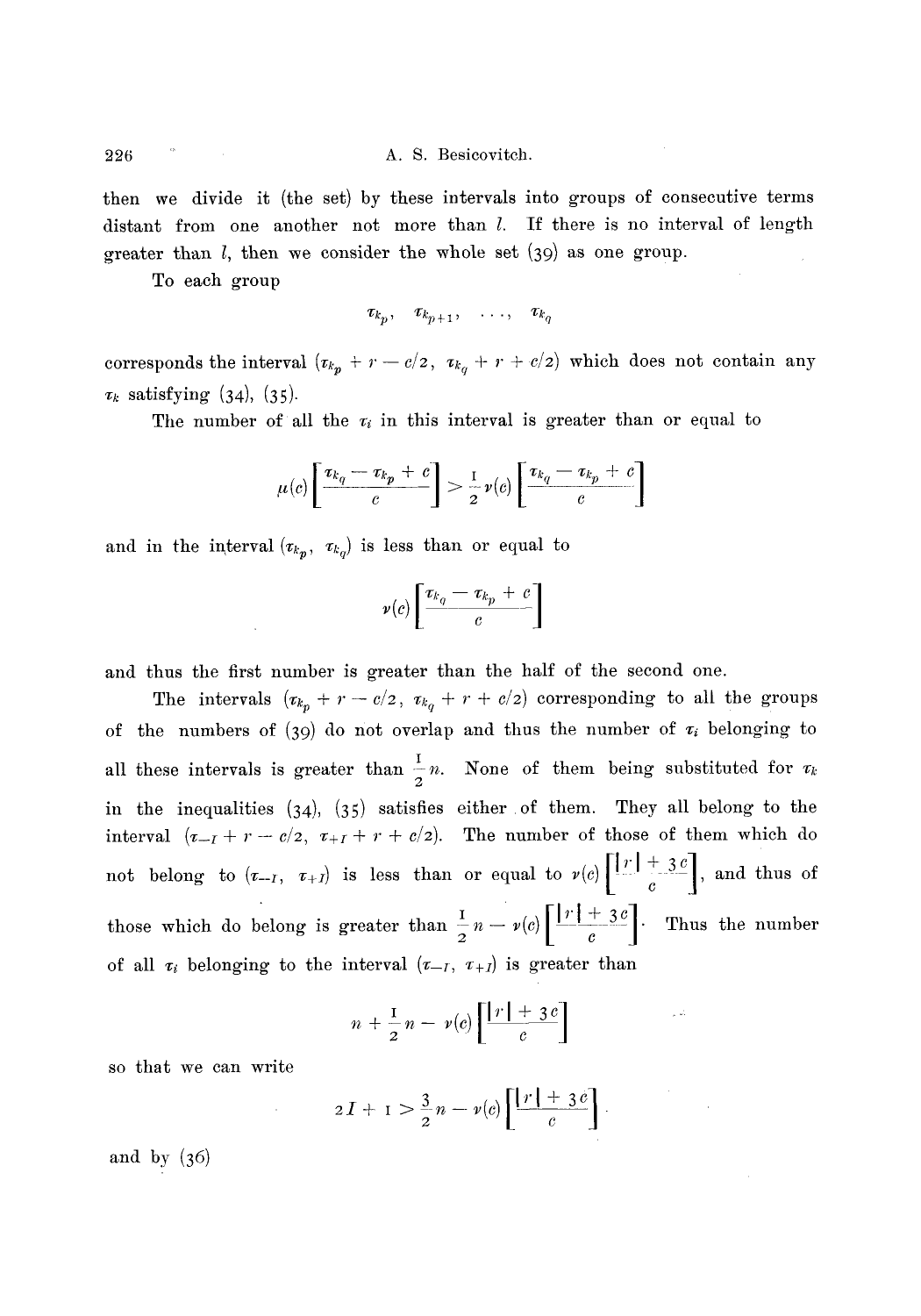Analysis of Conditions of Generalised Ahnost Periodicity. 227

$$
2I+1 > \frac{9}{8}(2I+1) - \nu(c)\left[\frac{|r|+3c}{c}\right]
$$

for all  $I \geq I_0$ , which obviously cannot be true. Thus the lemma is proved.

**Lemma 3.** *If a function*  $f(x)$  *is*  $B^*$  *a.p. and if* 

$$
f_{\delta}(x) = \frac{1}{\delta} \int\limits_{x}^{x+\delta} f(t) dt
$$

*then* 

$$
\overline{M}_x\left\{ \left| f(x) - f_\delta(x) \right| \right\} \to 0, \text{ as } \delta \to 0.
$$

*Proof.* Given any  $\epsilon > 0$  there exists a satisfactorily uniform set of numbers  $\tau_i$  such that

$$
\overline{M}_x M_t \int\limits_x^{x+1} |f(t+\tau_t)-f(t)|\,dt < \frac{\varepsilon}{20}.
$$

Denoting, as before, by  $c$  a positive integer satisfying the inequality  $\nu(c) < 2 \mu(c)$  we shall have

 $\hat{\boldsymbol{\theta}}$ 

(40) 
$$
M_x \overline{M}_t \frac{1}{2c} \int_{x}^{x+2c} |f(t + \tau) - f(t)| dt < \frac{\varepsilon}{20},
$$

whence there exists an a such that

(41) 
$$
\overline{M}_{i}\frac{1}{c}\int_{a}^{a+2c} |f(t+\tau_{i})-f(t)| dt < \frac{\varepsilon}{10}.
$$

Choose a positive  $\delta < c$  such that

(42) 
$$
\frac{1}{c} \int_{a}^{a+c} |f_{\delta}(t) - f(t)| dt < \frac{\varepsilon}{20}.
$$

We write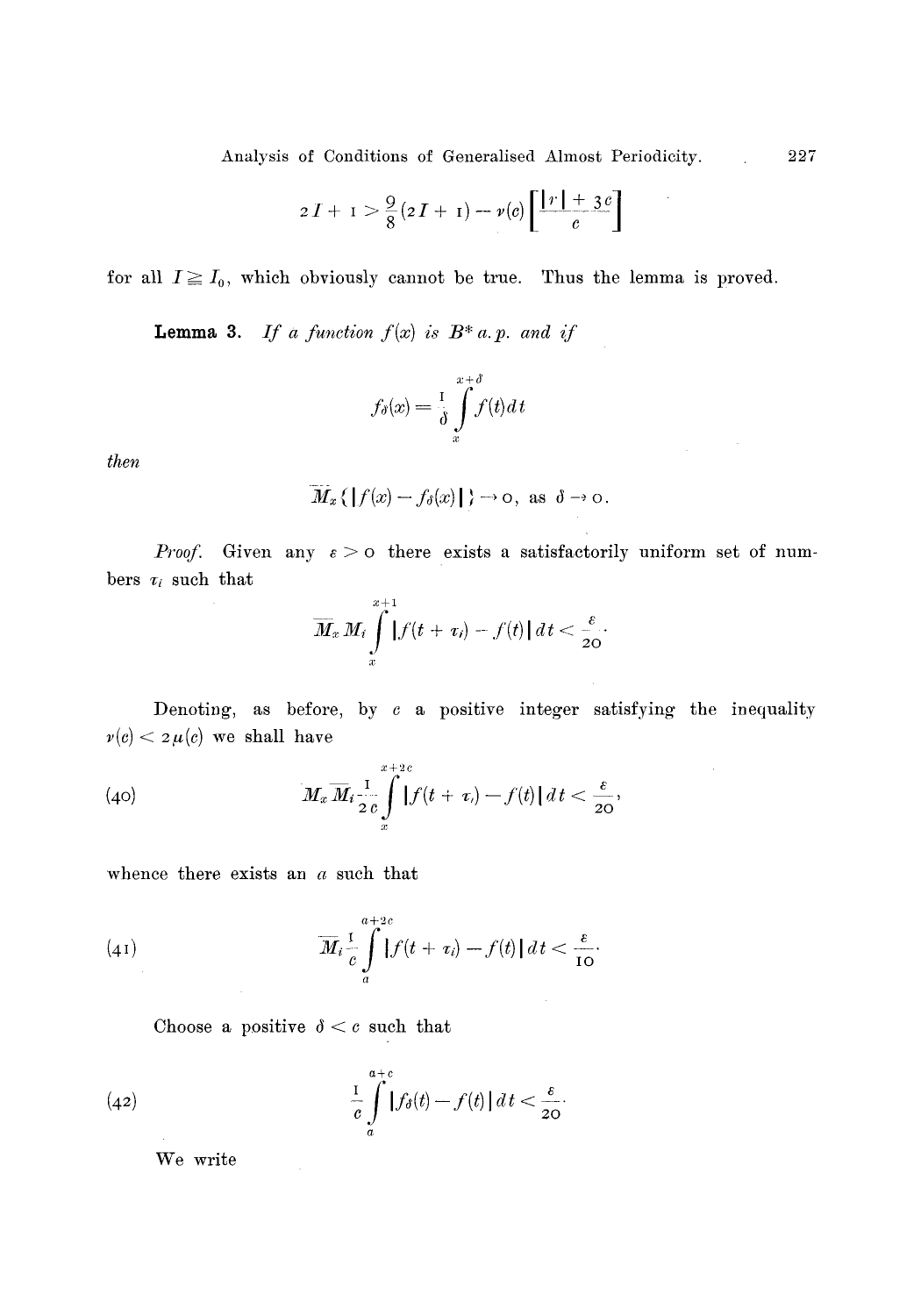**998 A. S. Besicovitch.** 

*ct* 

(43)  

$$
\int_{a}^{a+c} |f_{\delta}(t + \tau_{i}) - f_{\delta}(t)| dt \leq \int_{a}^{a+c+\delta} |f(t + \tau_{i}) - f(t)| dt
$$

$$
\leq \int_{a}^{a+2c} |f(t + \tau_{i}) - f(t)| dt
$$

**and thus by (4 I)** 

$$
M_{i}\frac{1}{c}\int_{a}^{a+c} \left|f_{\delta}(t+\tau_{i})-f(t+\tau_{i})\right|dt
$$
\n
$$
\leq \overline{M}_{i}\frac{1}{c}\int_{a}^{a+c} \left|f_{\delta}(t+\tau_{i})-f_{\delta}(t)\right|dt + \overline{M}_{i}\frac{1}{c}\int_{a}^{a+c} \left|f(t+\tau_{i})-f(t)\right|dt + \frac{1}{c}\int_{a}^{a+c} \left|f_{\delta}(t)-f(t)\right|dt
$$
\n
$$
< \overline{M}_{i}\frac{1}{c}\int_{a}^{a+2c} \left|f(t+\tau_{i})-f(t)\right|dt + \overline{M}_{i}\frac{1}{c}\int_{a}^{a+c} \left|f(t+\tau_{i})-f(t)\right|dt + \frac{\varepsilon}{20}
$$
\n
$$
< 2\overline{M}_{i}\frac{1}{c}\int_{a}^{a+2c} \left|f(t+\tau_{i})-f(t)\right|dt + \frac{\varepsilon}{20} < \frac{\varepsilon}{4}.
$$

**Hence by Lemma I** 

$$
\overline{M}_x \{ |f_\delta(x) - f(x)| \} < \varepsilon
$$

**which proves the lemma.** 

We now use all these preliminary lemmas to prove the main result.

**Theorem.** If a function  $f(x)$  is  $B^*$  a. p. then given any  $\varepsilon > 0$  we can find an *exponential polynomial s (x) such that* 

$$
\overline{M}_x\{\|f(x)-s(x)\|\}<\varepsilon.
$$

Proof. For proving this theorem it is sufficient to prove that there exists **a** uniformly almost periodic function  $\varphi(x)$  satisfying the inequality

(44) 
$$
\widetilde{M}_x\left\{|f(x)-g(x)|\right\} < \varepsilon
$$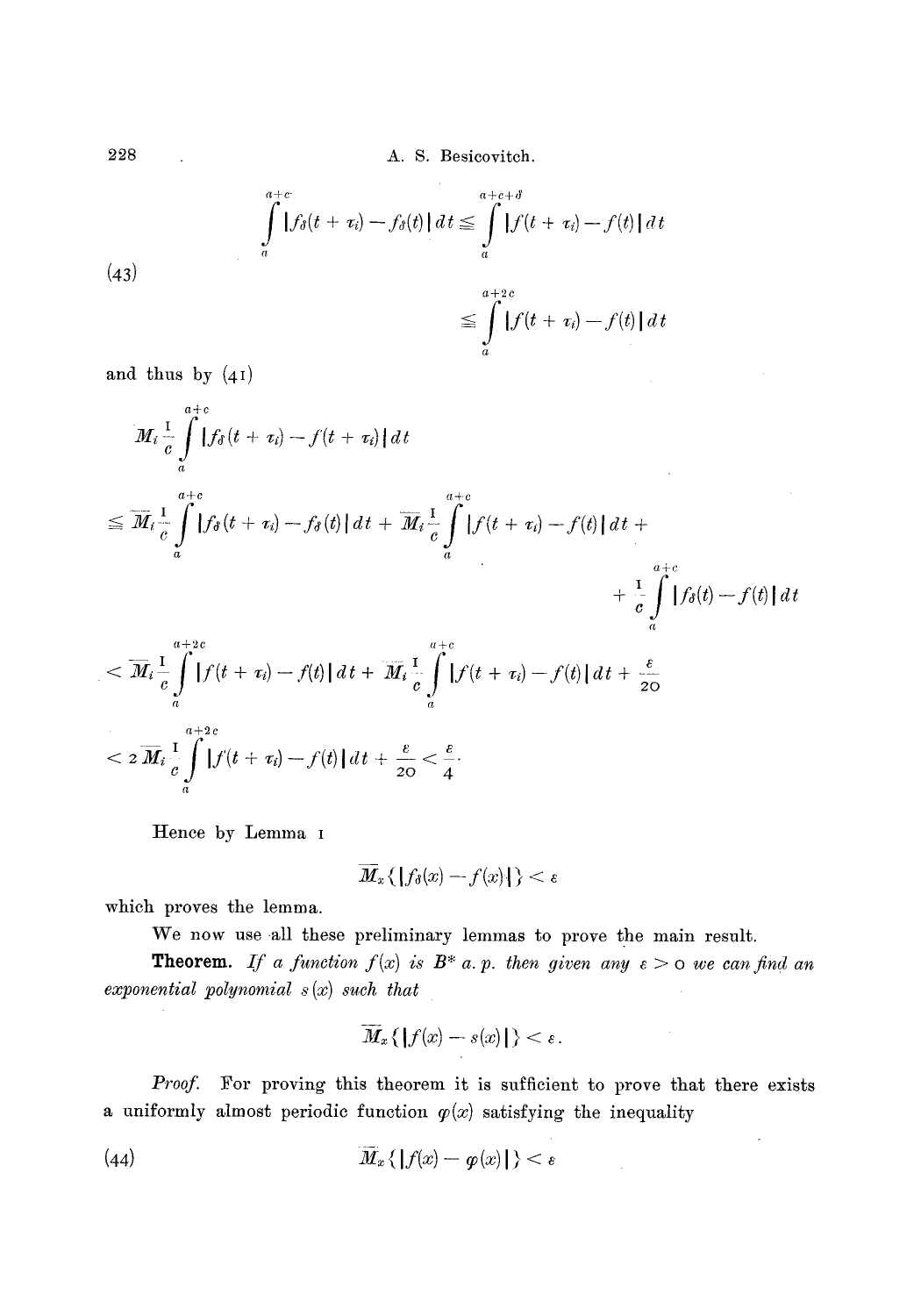**since uniformly a.p. functions can be approximated uniformly by exponential polynomials.** 

By Lemma 3 there exists a  $\delta > 0$  such that

(45) 
$$
\overline{M}_x\left\{ \left\{ f(x)-f_\delta(x) \right\} \right\}<\varepsilon/2.
$$

The function  $f(x)$  being  $B^* a$ , p. there exists a satisfactorily uniform set of numbers  $\tau_i$  such that

(46) 
$$
\overline{M}_x \overline{M}_t \int\limits_x^{x+1} |f(t+\tau_i)-f(t)| dt < \frac{\varepsilon \delta}{2}.
$$

Define a function  $\varphi(x)$  by the equation

$$
\varphi(x) = \overline{M}_i \frac{1}{\delta} \int\limits_x^{x+\delta} f(t + \tau_i) dt.
$$

**We shall have** 

 $\sim 10^7$ 

(47) 
$$
|f_{\delta}(x) - \varphi(x)| \leq \overline{M}_{i} \frac{1}{\delta} \int_{x}^{x+\delta} |f(t + \tau_{i}) - f(t)| dt
$$

$$
\leq \frac{1}{\delta} \overline{M}_{i} \int_{x}^{x+1} |f(t + \tau_{i}) - f(t)| dt.
$$

**Hence by (46)** 

(48) 
$$
\overline{M}_x \{ |f_{\theta}(x) - \varphi(x)| \} \leq \frac{1}{\delta} \overline{M}_x \overline{M}_i \int_x^{x+1} |f(t + \tau_i) - f(t)| dt < \frac{\varepsilon}{2}
$$

 $\sim$ 

**and by (45),** 

(49) 
$$
\overline{M}_x\left\{|f(x)-g(x)|\right\} < \varepsilon.
$$

To complete the proof we shall prove that  $\varphi(x)$  is uniformly *a.p.* We write

$$
|\varphi(x + \tau) - \varphi(x)| \leq \overline{M}_{i} \int_{x + \tau_{i}}^{x + \tau_{i} + \delta} |f(t + \tau) - f(t)| dt
$$
  

$$
\leq \frac{c}{\delta} \overline{M}_{i} \int_{x + \tau_{i}}^{x + \tau_{i} + c} |f(t + \tau) - f(t)| dt
$$

l,